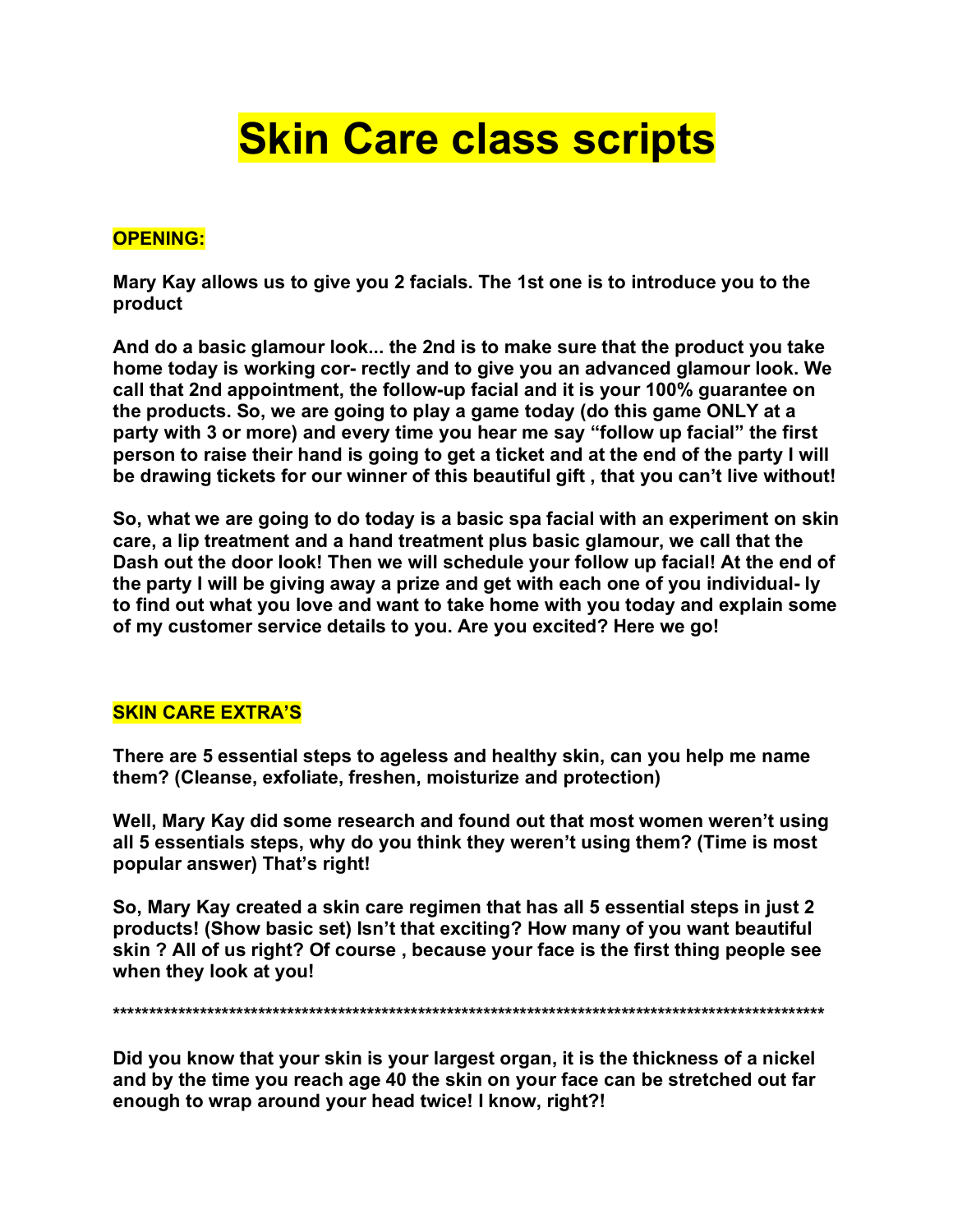Ok, so let's recap what we did on your face earlier and do an experiment on your hand... Just using the back of 1 hand, put a little of the TW Cleanser on and then wash it off, then put on the Night cream. (If you do the Charcoal mask, do it first before the cleanser) (Read from previous page about the Night Cream) That is how quick and easy using the Miracle set 3D every morning would be! Awesome right?!!

Just to put all this in prospective...

The Timewise 3D basic set is like brushing your teeth... the Charcoal mask and microdermabrasion is like whitening your teeth.

... what would happen if you didn't brush your teeth? (yucky, bad breath, fall out) That's right, and guess what?? You can buy new teeth!! However, you can't buy new skin, the skin you have now is the same skin you will have forever! Just like brushing your teeth, you would use the basic set every morning and night. The Charcoal Mask or any other supplements would be used as needed.

\*\* Now, If you will look at the profile card you filled out earlier, specifically what you answered for questions 4 and 5... When you lift the top copy this will show you what supplements might be right for your skin. Using the example we just used with brushing your teeth, supplements are the little "extra's " that you

would use on your skin, like flossing or mouth wash for your teeth! Well, you wouldn't floss and not brush your teeth right? Well, same applies here, you wouldn't use the supplements without using atleast the 5 essentials steps to skin care the basic set. Today we used . But you will have an opportunity to try more and your follow up facial.

Ok, so look at your hand... can you see and feel a difference in your 2 hands? It is time for our experiment! I am going to come around and put foundation on both hands (use matte wear foundation with a bronze color for ivory /beige skin tone and an ivory for bronze skin tone) What difference do you see? Now take your washcloth and draw a line down each hand. Your skin is made up of pores, and it only takes 36 seconds for anything to penetrate into your skin. Skin care becomes the barrier to anything that isn't good for it like day old foundation or pollution! If you don't use skin care it's like driving here without a windshield! Oh My!! What would happen! Yep! That's why you are looking at clogged pores on the hand that doesn't have skin care on it!

\*have them wash as much off as they can and then follow with the Satin hands treatment \*\*follow with CC Cream and the Dash out the door look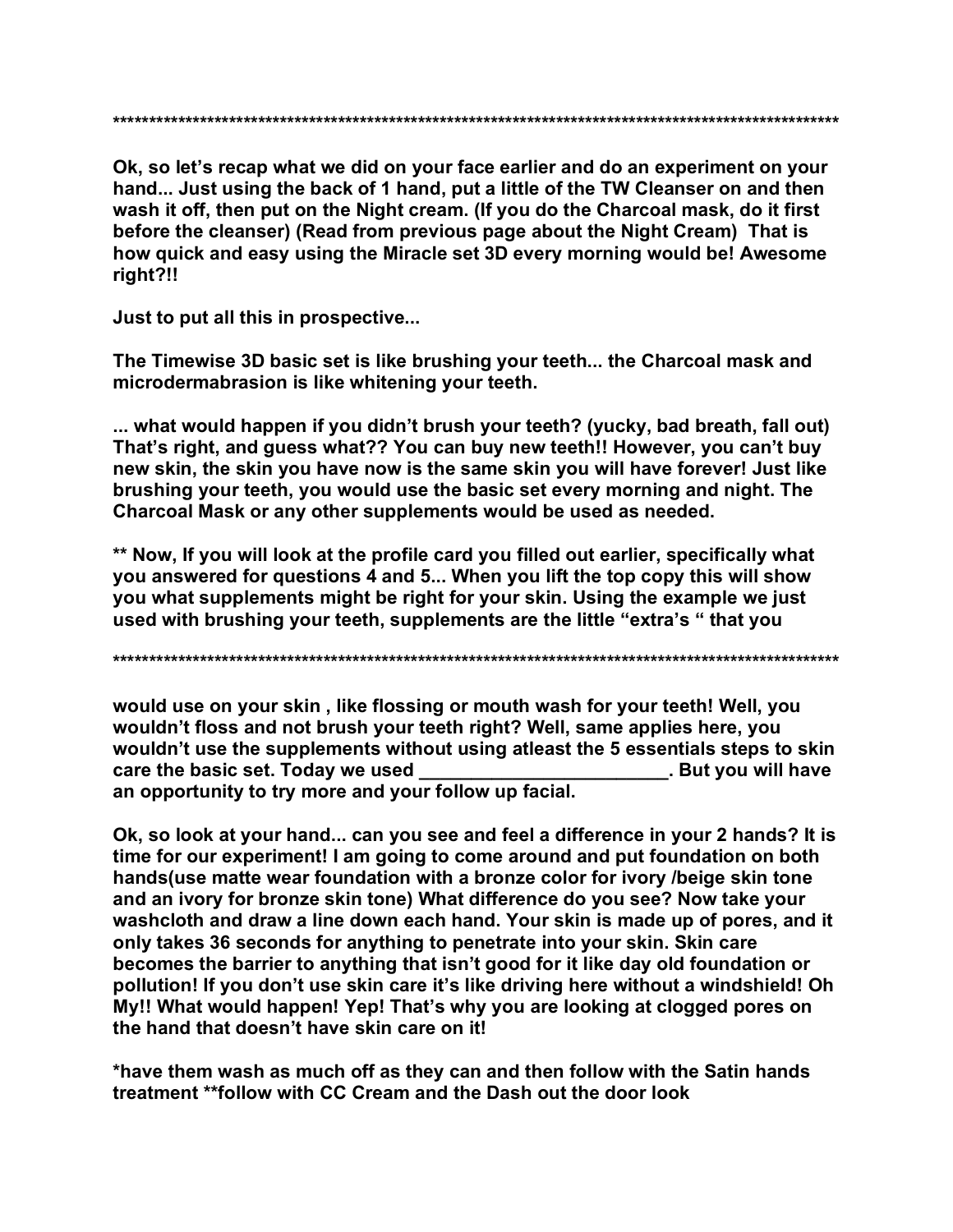## **TABLE CLOSE (As a group at the table)**

**OK, so who wants to earn some more tickets ?? (Pass out the "closing sheets" to each guest)** 

**You have an opportunity to give the gift of friendship!! What do girlfriends do together?? EVERYTHING right?? Go to the bathroom together, eat together and do makeovers together!!** 

**Well, I am going to give everyone an opportunity to earn more tickets by writing down the name and numbers of as many friends as you can... you can cheat by using your phone too!! You can invite these friends to your follow up facial and earn some free product (or substitute what you give hostesses) or you can give them a "gift of friendship" and they will receive a \$10 gift card (optional) in your name and a personalized pampering session from me like the one you had today! (Give them about 5 minutes to do this while you are cleaning up their trays and clearing the table , then hand out tickets to each one that writes down names and numbers)( I always play an upbeat fun song at this point) Wow! I am so excited to pamper all of your friends!** 

**On the back of your sheet mark what kind of appointment that you would like to have for your follow up facial... if you mark one of the options that has a star next to it , you will earn 3 bonus tickets!** 

**Ok, 1 more opportunity to earn tickets, Yay! ...I have 5 tickets (can change this depending on time ) to give** 

**away! I am going to let you ask me anything you want about my business or Mary kay as a business opportunity... Now, mark on your sheet your interest level in the MK opportunity** 

**A-Absolutely, B-bribery for \_\_\_\_\_\_\_\_\_\_\_\_\_ to hear a little more facts about it, or C-Check back another time! If you mark A or B you will get 3 bonus tickets again! (now draw for the prizes)** 

\*\*\*\*\*\*\*\*\*\*\*\*\*\*\*\*\*\*\*\*\*\*\*\*\*\*\*\*\*\*\*\*\*\*\*\*\*\*\*\*\*\*\*\*\*\*\*\*\*\*\*\*\*\*\*\*\*\*\*\*\*\*\*\*\*\*\*\*\*\*\*\*\*\*\*\*\*\*